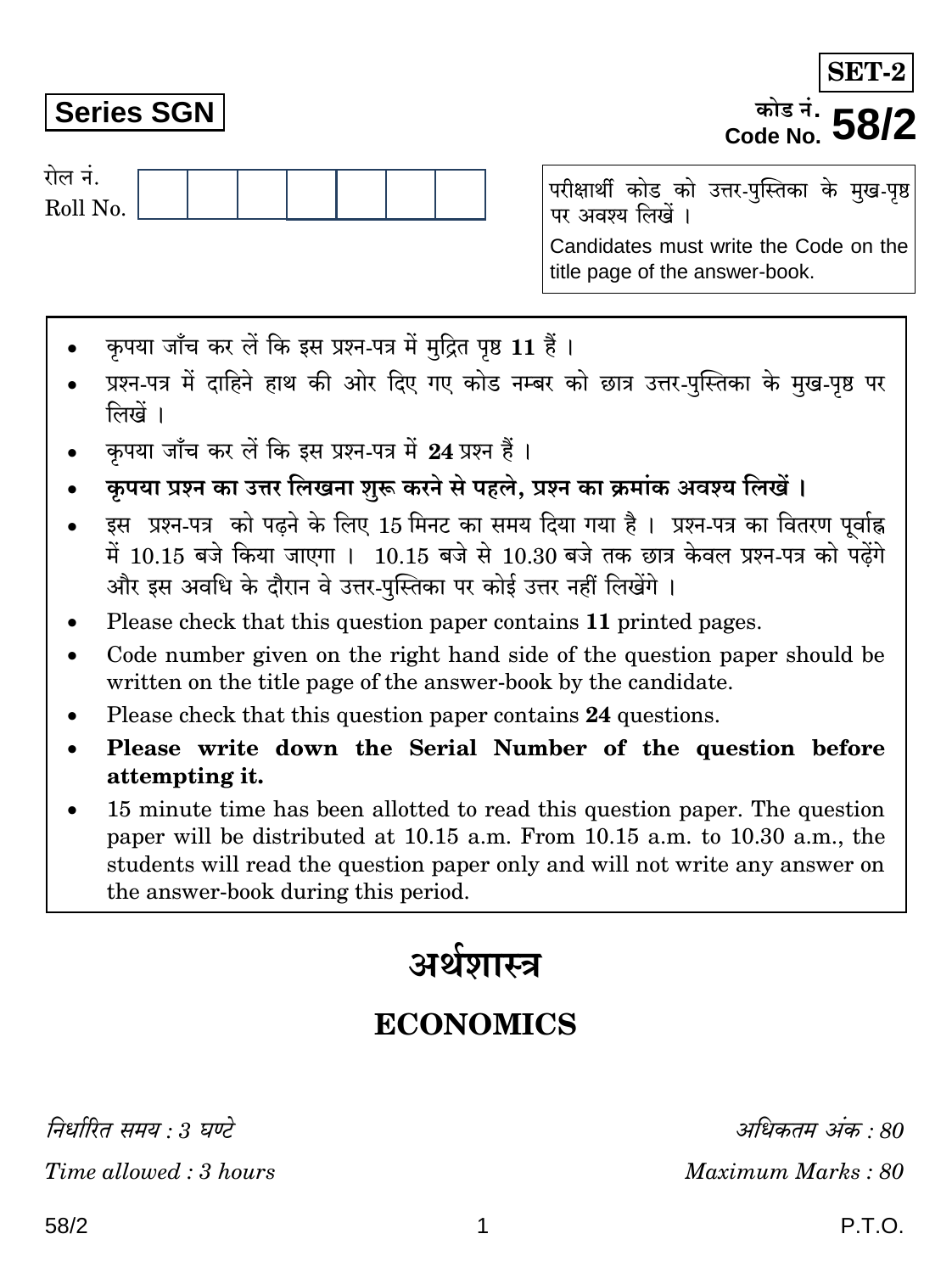## सामान्य निर्देश:

- दोनों खण्डों के **सभी** प्रश्न अनिवार्य हैं ।  $(i)$
- प्रत्येक प्रश्न के निर्धारित अंक उसके सामने दिए गए हैं ।  $(ii)$
- प्रश्न संख्या 1 4 तथा 13 16 अति लघृत्तरात्मक प्रश्न हैं. जिनमें प्रत्येक का 1 अंक है ।  $(iii)$ इनका प्रत्येक का उत्तर **एक वाक्य** में ही अपेक्षित है ।
- प्रश्न संख्या 5 6 और 17 18 लघुत्तरात्मक प्रश्न हैं, जिनमें प्रत्येक के 3 अंक हैं ।  $(iv)$ प्रत्येक का उत्तर सामान्यतः 60 शब्दों से अधिक नहीं होना चाहिए ।
- प्रश्न संख्या 7 9 और 19 21 भी लघुत्तरात्मक प्रश्न हैं, जिनमें प्रत्येक के 4 अंक हैं ।  $(v)$ प्रत्येक का उत्तर सामान्यतः 70 शब्दों से अधिक नहीं होना चाहिए ।
- प्रश्न संख्या 10 12 और 22 24 दीर्घ उत्तरात्मक प्रश्न हैं. जिनमें प्रत्येक के 6 अंक  $(vi)$ हैं । प्रत्येक का उत्तर सामान्यतः 100 शब्दों से अधिक नहीं होना चाहिए ।
- उत्तर संक्षिप्त तथा तथ्यात्मक होने चाहिए तथा यथासंभव ऊपर दी गई शब्द सीमा के अंतर्गत  $(iii)$ ही दिए जाने चाहिए ।

#### **General Instructions:**

- $(i)$ **All** questions in both the sections are compulsory.
- $(ii)$ Marks for questions are indicated against each question.
- $(iii)$ Question Nos.  $1 - 4$  and  $13 - 16$  are very short-answer questions carrying 1 mark each. They are required to be answered in **one sentence** each.
- $(iv)$ Question Nos.  $5 - 6$  and  $17 - 18$  are short-answer questions carrying 3 marks each. Answers to them should normally not exceed 60 words each.
- Question Nos.  $7 9$  and  $19 21$  are also short-answer questions carrying  $(v)$ 4 marks each. Answers to them should normally not exceed 70 words each.
- $(vi)$ Question Nos.  $10 - 12$  and  $22 - 24$  are long-answer questions carrying 6 marks each. Answers to them should normally not exceed 100 words each.
- Answers should be brief and to the point and the above word limits  $(vii)$ should be adhered to as far as possible.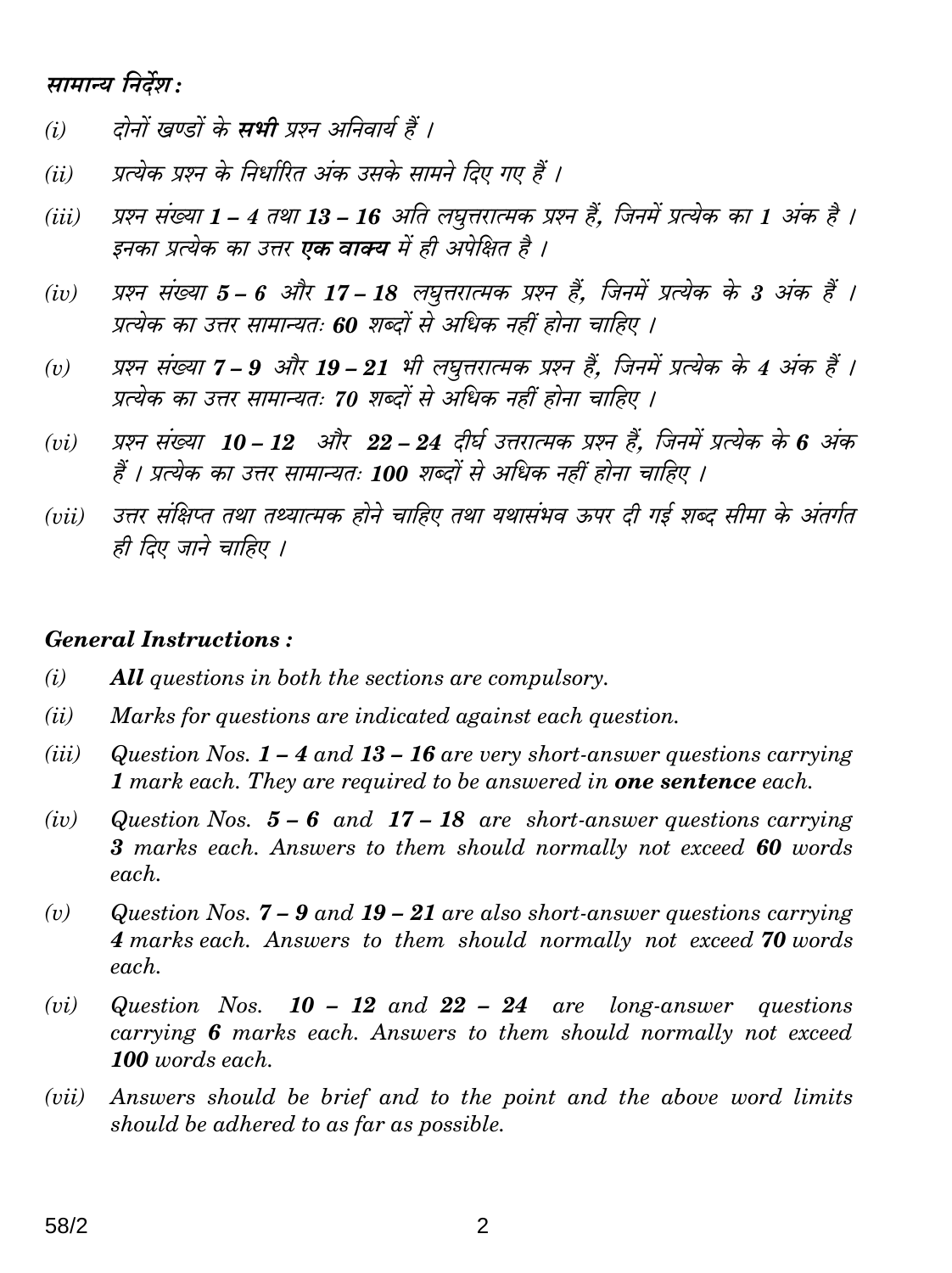#### खण्ड अ

#### **SECTION A**

- जब 100 इकाई उत्पादन करने की कुल स्थिर लागत ₹ 30 हो और औसत परिवर्ती लागत 1. ₹ 3 हो, तो कुल लागत होगी : (सही विकल्प चुनिए)
	- $(\overline{a})$  $\overline{\overline{\xi}}$  3
	- (ख) ₹ 30
	- $(\pi)$ ₹ 270
	- $(\nabla)$  $\overline{\tau}$ 330

When the total fixed cost of producing 100 units is  $\overline{\tau}$  30 and the average variable cost  $\overline{\tau}$  3, total cost is: (Choose the correct alternative)

- $(a)$  $\overline{\tau}$  3
- $(b)$ ₹ 30
- $(c)$ ₹ 270
- $(d)$ ₹ 330
- सकारात्मक (आदर्शक) अर्थशास्त्र का एक उदाहरण दीजिए।  $2.$ State one example of positive economics.
- स्थिर (निश्चित) लागत की परिभाषा दीजिए। 3. Define fixed cost.

 $\mathcal{I}$ 

 $\mathcal{I}_{\mathcal{L}}$ 

 $\boldsymbol{\mathit{1}}$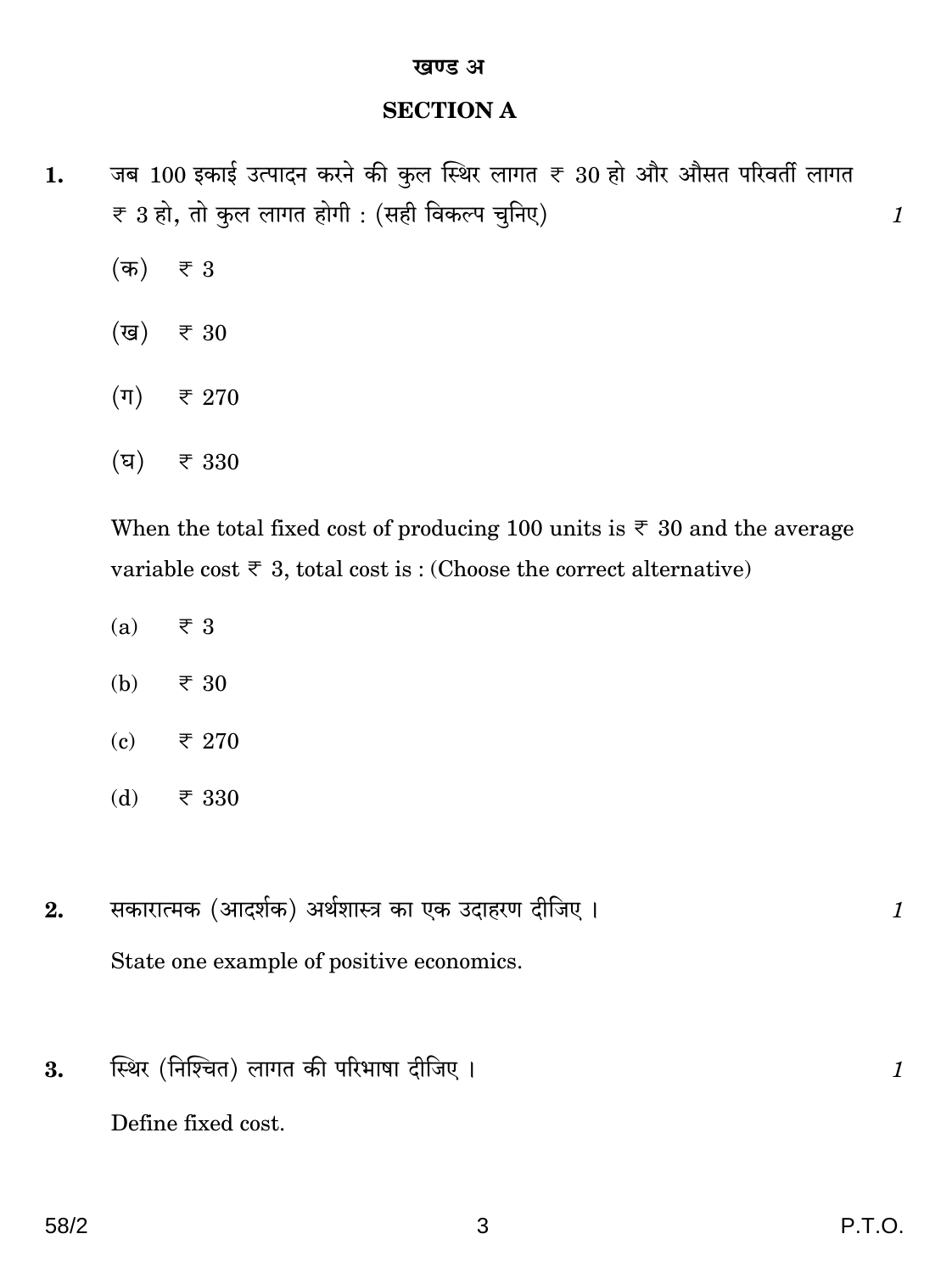जब औसत उत्पाद (AP) अधिकतम होता है, तब सीमांत उत्पाद (MP) : (सही विकल्प 4. चनिए)

 $\mathcal{I}_{\mathcal{L}}$ 

3

- औसत उत्पाद के समान होता है (क)
- औसत उत्पाद से कम होता है (ख)
- औसत उत्पाद से अधिक होता है  $(\Pi)$
- (घ) उपर्यक्त में से कोई भी हो सकता है

When the Average Product (AP) is maximum, the Marginal Product  $(MP)$  is: (Choose the correct alternative)

- Equal to AP  $(a)$
- (b) Less than AP
- More than AP  $(c)$
- Can be any one of the above (d)
- बेलोच माँग से क्या अभिप्राय है ? पूर्णतया बेलोच माँग से इसकी तुलना कीजिए । 5.  $\mathcal{S}$ What is meant by inelastic demand? Compare it with perfectly inelastic demand.
- "किसके लिए उत्पादन किया जाय" की केन्द्रीय समस्या समझाइए। 6. 3

#### अथवा

"तकनीक के चयन" की केन्द्रीय समस्या समझाइए।

Explain the central problem of "for whom to produce".

#### **OR**

Explain the central problem of "choice of technique".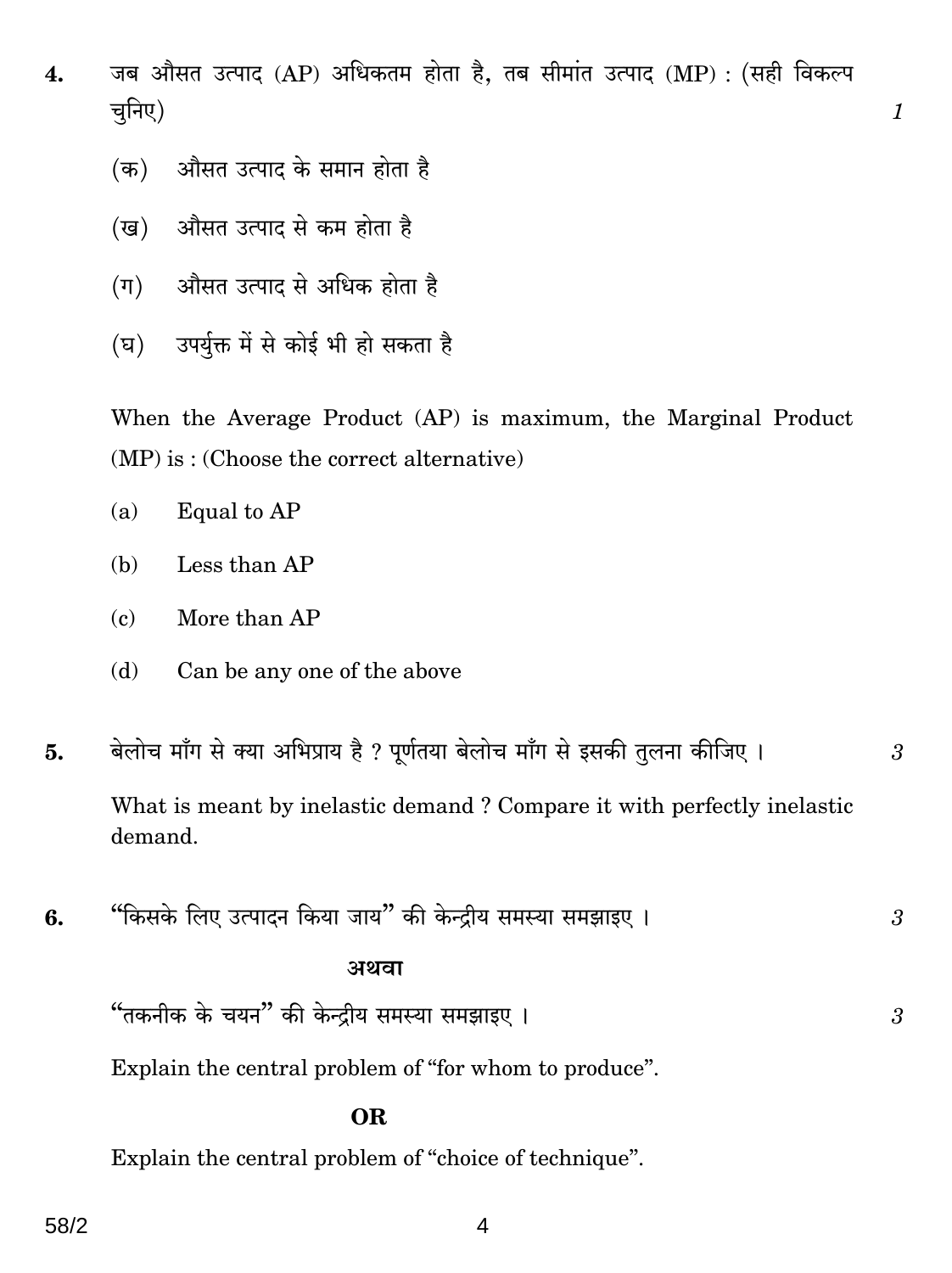- उच्चतम कीमत सीमा निर्धारण से क्या अभिप्राय है ? इसके परिणाम समझाइए । 7. What is meant by price ceiling? Explain its implications.
- एक वस्तु की कीमत पता होने पर एक उपभोक्ता यह कैसे तय करेगा कि वह उस वस्तु की 8. कितनी मात्रा खरीदे ? समझाइए ।

#### अथवा

अनधिमान वक्र क्या है ? अनधिमान वक्रों की तीन विशेषताएँ बताइए ।

Given the price of a good, how will a consumer decide as to how much quantity to buy of that good? Explain.

#### **OR**

What is Indifference Curve ? State three properties of indifference curves.

- जब एक वस्तु की कीमत ₹ 4 प्रति इकाई से बढ़कर ₹ 5 प्रति इकाई होती है, तो इसकी 9. बाज़ार पूर्ति 100 इकाई से बढ़कर 120 इकाई हो जाती है। पूर्ति की कीमत लोच का परिकलन कीजिए । क्या पूर्ति लोचदार है ? कारण दीजिए । When the price of a commodity changes from  $\overline{\tau}$  4 per unit to  $\overline{\tau}$  5 per unit, its market supply rises from 100 units to 120 units. Calculate the price elasticity of supply. Is supply elastic? Give reason.
- सीमांत आगम (सम्प्राप्ति) और सीमांत लागत की सहायता से उत्पादक के संतुलन की शर्तें  $10.$ समझाइए। Explain the conditions of producer's equilibrium in terms of marginal revenue and marginal cost.
- एकाधिकारी प्रतियोगिता की तीन विशेषताएँ बताइए । इनमें से कौन-सी विशेषता इसे पूर्ण 11. प्रतियोगिता से भिन्न करती है और क्यों ?

#### अथवा

 $\overline{4}$ 

 $\overline{4}$ 

 $\boldsymbol{4}$ 

6

6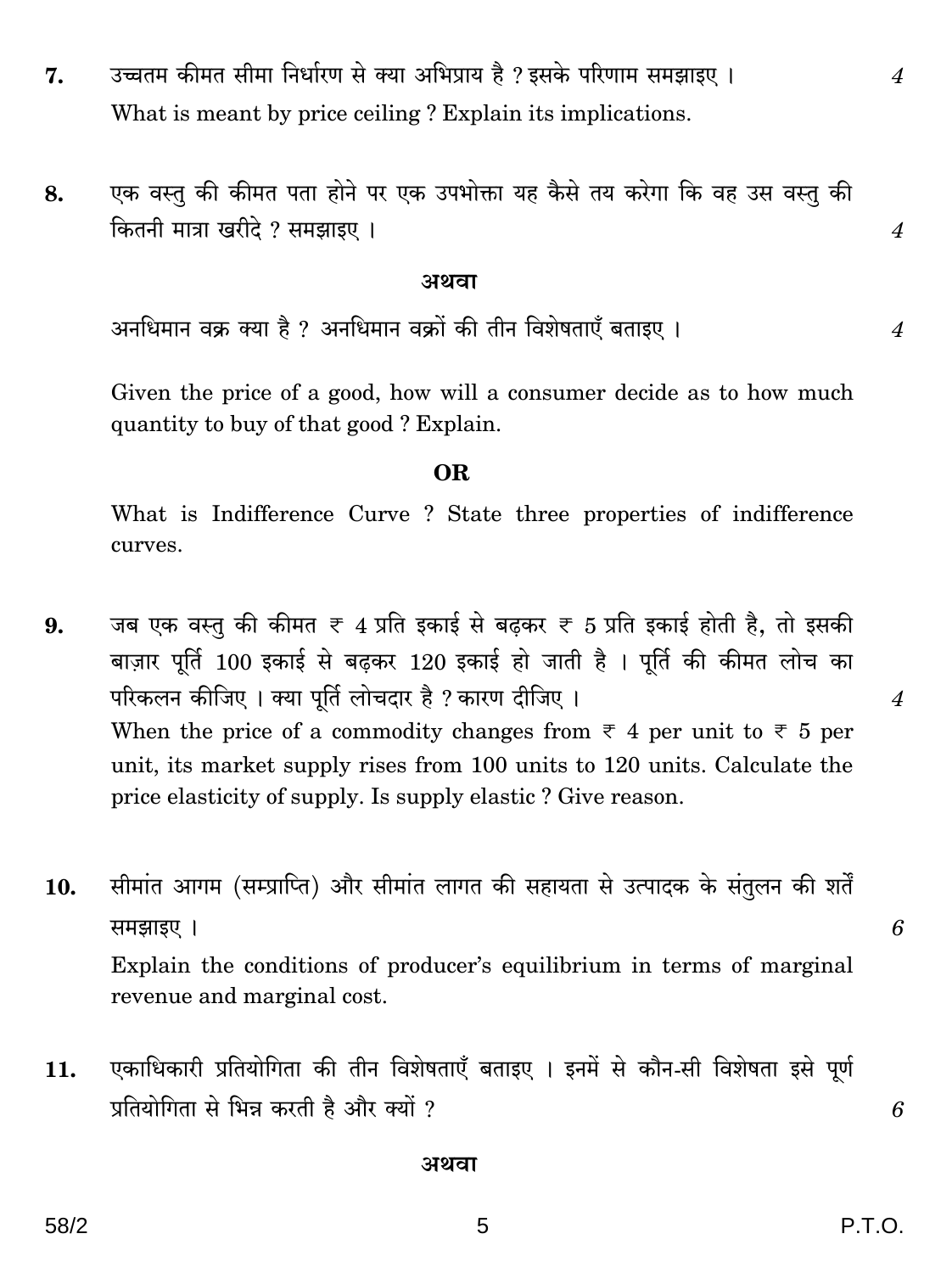निम्नलिखित के परिणाम समझाइए:

पूर्ण प्रतियोगिता में फर्मों के प्रवेश करने और उद्योग छोडने की स्वतंत्रता  $(\overline{a})$ 

अल्पाधिकार में गैर-कीमत प्रतियोगिता (ख)

State three characteristics of monopolistic competition. Which of the characteristics separates it from perfect competition and why?

#### OR.

Explain the implications of the following:

- Freedom of entry and exit of firms under perfect competition  $(a)$
- Non-price competition under oligopoly  $(h)$
- अनधिमान वक्र विश्लेषण द्वारा उपभोक्ता के संतुलन की शर्तें समझाइए ।  $12.$ Explain the conditions of consumer's equilibrium using Indifference Curve Analysis.

### खण्ड ब **SECTION B**

उपभोग वक्र उदगम से क्यों नहीं शुरू होता है ? 13.

Why does consumption curve not start from the origin?

- केन्द्रीय बैंक ऐसा करके ऋण की उपलब्धता को बढा सकता है: (सही विकल्प चुनिए)  $14.$ 
	- (क) पुनर्खरीद दर (रेपो रेट) बढाकर
	- प्रति पुनर्खरीद दर (रिवर्स रेपो रेट) बढाकर (ख)
	- सरकारी प्रतिभूतियाँ खरीदकर  $(\Pi)$
	- सरकारी प्रतिभूतियाँ बेचकर  $(\nabla)$

6

 $\mathcal I$ 

 $\mathcal I$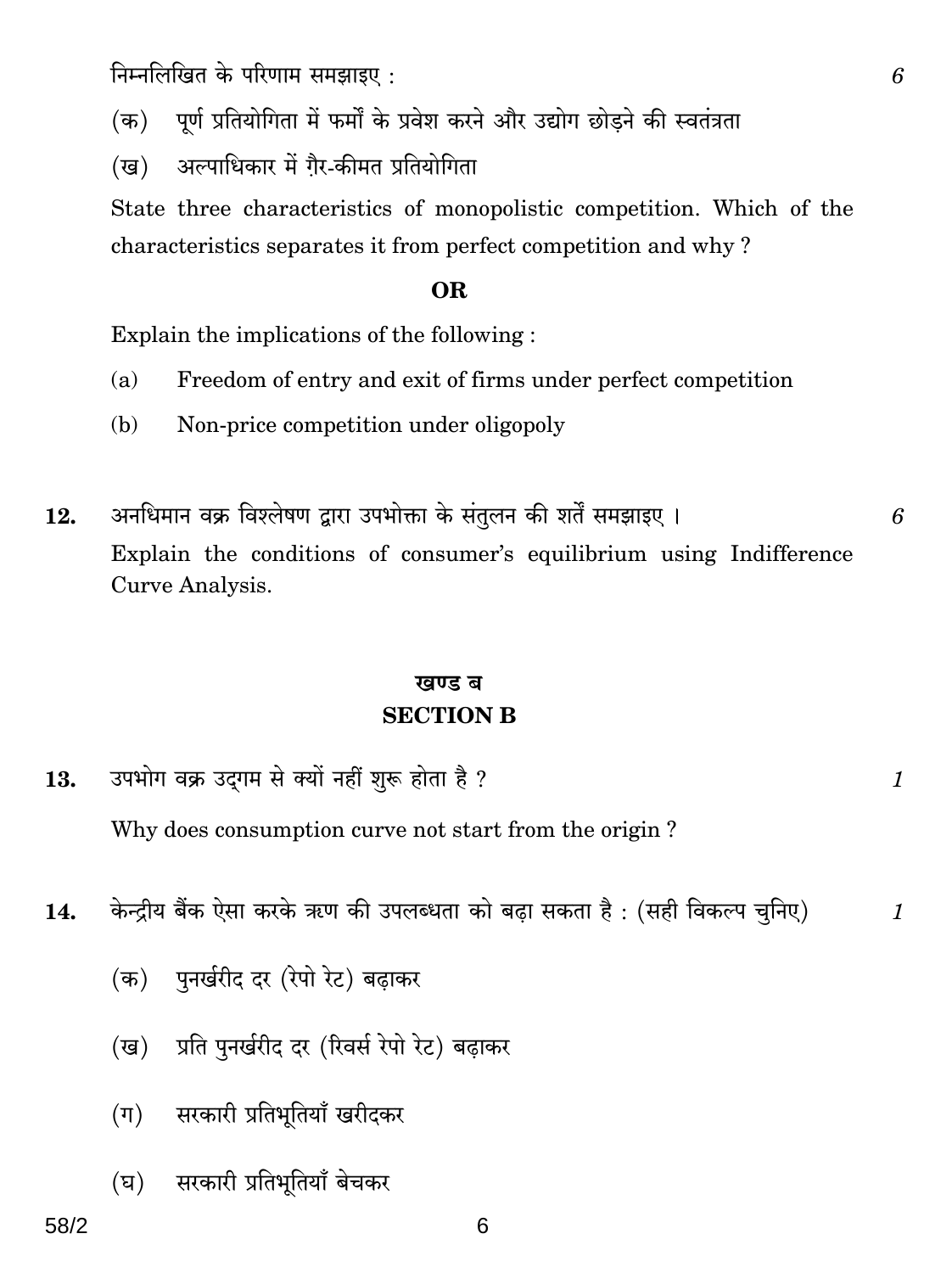The central bank can increase availability of credit by: (Choose the correct alternative)

- Raising reporate  $(a)$
- Raising reverse repo rate  $(h)$
- Buying government securities  $(c)$
- $(b)$ Selling government securities
- मुद्रा आपूर्ति की परिभाषा दीजिए । 15.

Define money supply.

- निम्नलिखित में से कौन-सा राष्टीय आय को प्रभावित करता है ? (सही विकल्प चुनिए) 16.
	- (क) वस्तु एवं सेवा कर
	- (ख) निगम कर
	- (ग) आर्थिक सहायता
	- (घ) उपर्यक्त में से कोई नहीं

Which of the following affects national income? (Choose the correct alternative)

- $(a)$ Goods and Services tax
- (b) Corporation tax
- Subsidies  $(c)$
- None of the above (d)

 $\mathcal{I}_{\mathcal{L}}$ 

 $\mathcal I$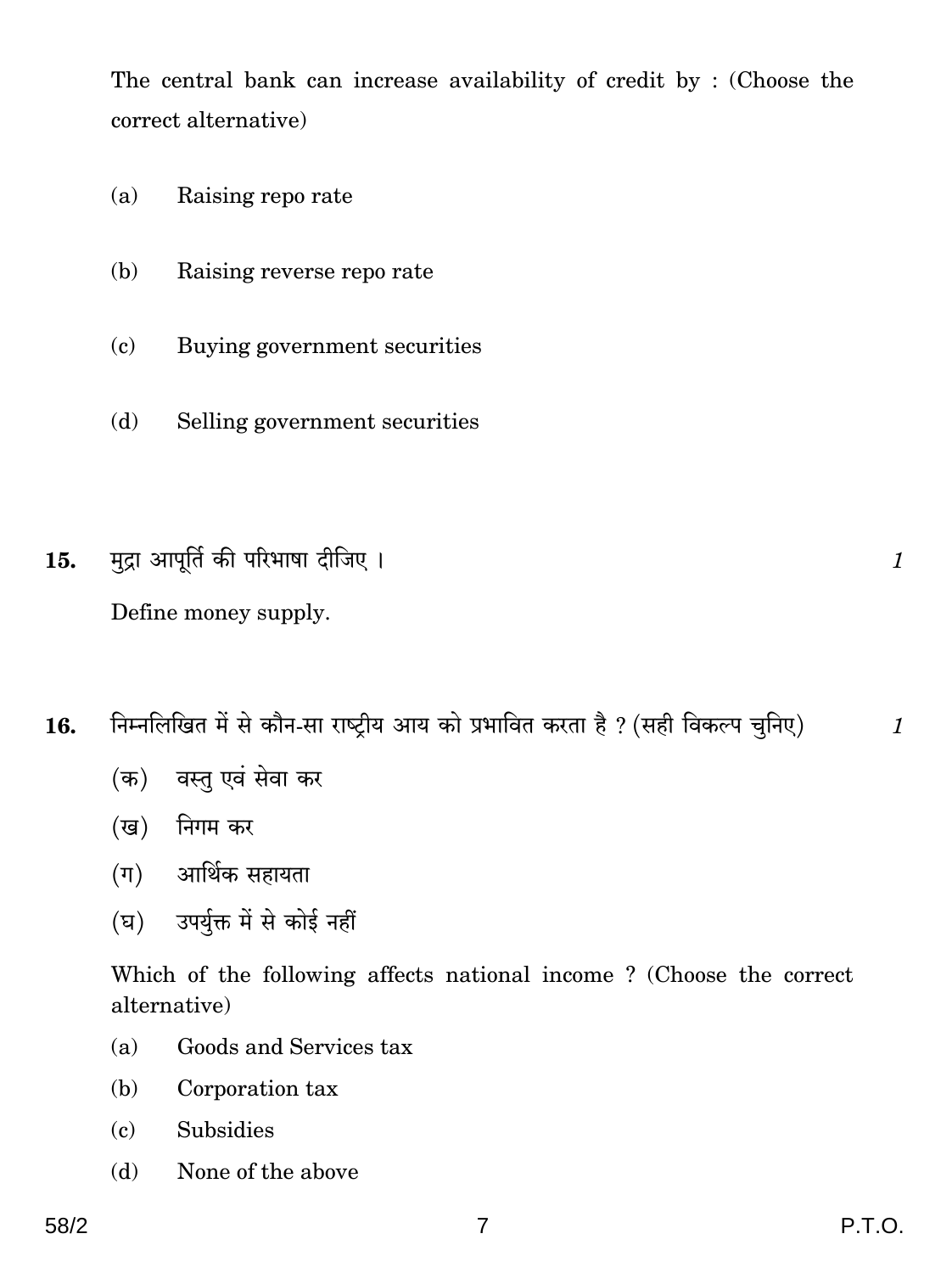गुणक की परिभाषा दीजिए । सीमांत उपभोग प्रवृत्ति और गुणक के बीच क्या संबंध है ? यदि 17. गणक का मान 4 हो. तो सीमांत उपभोग प्रवत्ति का परिकलन कीजिए । Define multiplier. What is the relation between marginal propensity to consume and multiplier? Calculate the marginal propensity to consume if the value of multiplier is 4.

 $\mathfrak{Z}$ 

3

 $\mathfrak{Z}$ 

 $\overline{4}$ 

- निम्नलिखित में से कौन-सी अंतिम वस्तुएँ हैं और कौन-सी मध्यवर्ती ? कारण दीजिए । 18.
	- चाय स्टॉल द्वारा दध की खरीद (क)
	- (ख) स्कूल द्वारा बस की खरीद
	- स्कूल कैन्टीन से विद्यार्थी द्वारा जुस की खरीद  $(\Pi)$

#### अथवा

सामान्य आय ज्ञात होने पर हम वास्तविक आय कैसे ज्ञात कर सकते हैं ? समझाइए ।

Which among the following are final goods and which are intermediate goods? Give reasons.

- Milk purchased by a tea stall  $(a)$
- (b) Bus purchased by a school
- Juice purchased by a student from the school canteen  $(c)$

#### OR.

Given nominal income, how can we find real income? Explain.

सीमांत उपभोग प्रवृत्ति का मूल्य 0.6 है और अर्थव्यवस्था की प्रारम्भिक आय ₹ 100 करोड़ 19. है । आय, उपभोग और बचत दिखाते हुए एक तालिका तैयार कीजिए । यदि स्वायत्त निवेश ₹ 80 करोड़ हो, तो आय का संतुलन स्तर भी दिखाइए।

The value of marginal propensity to consume is 0.6 and initial income in the economy is  $\overline{\tau}$  100 crores. Prepare a schedule showing Income, Consumption and Saving. Also show the equilibrium level of income by assuming autonomous investment of  $\overline{\xi}$  80 crores.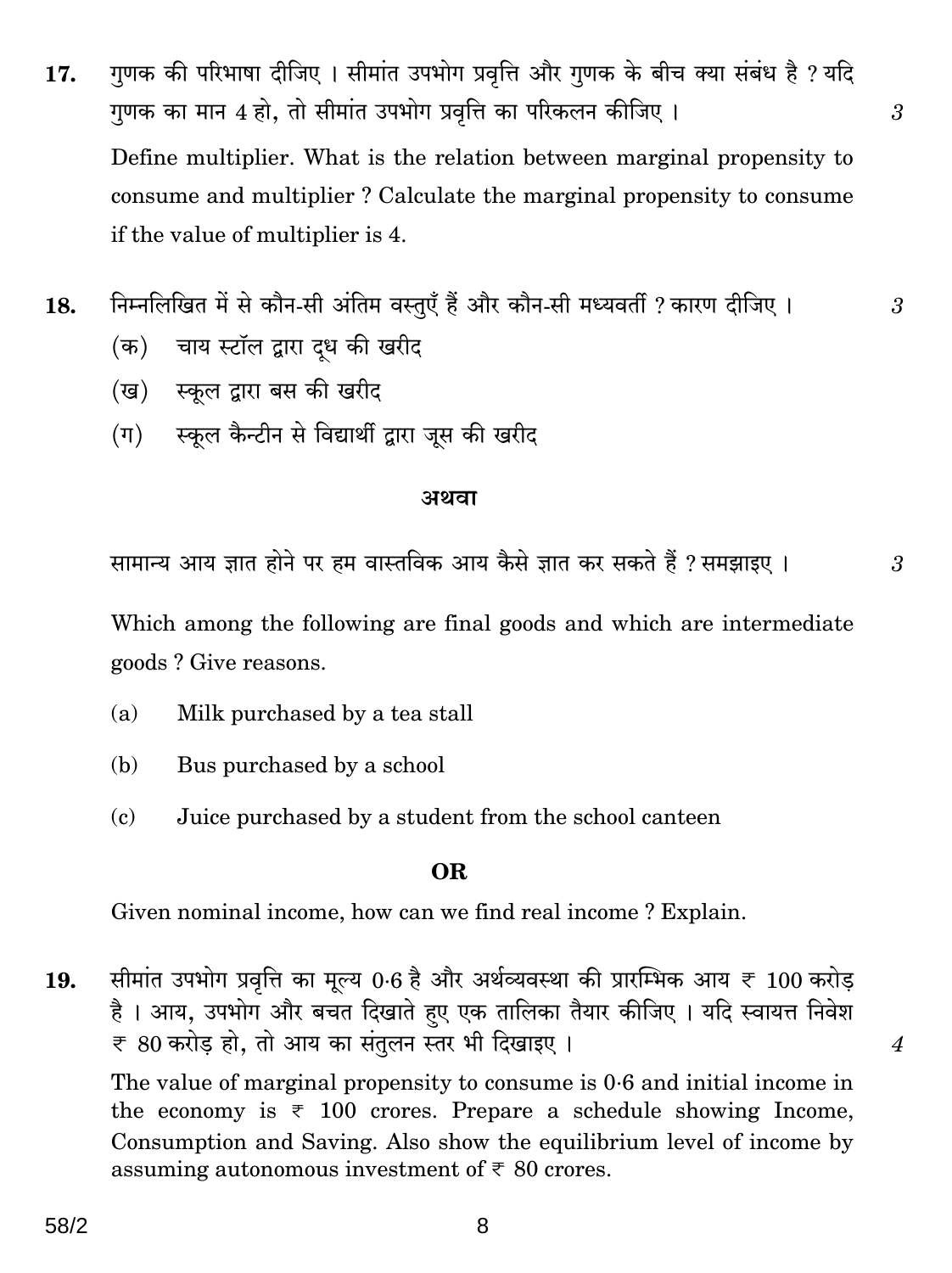- भारतीय रिज़र्व बैंक की "अंतिम ऋणदाता" के रूप में भूमिका समझाइए । 20. Explain the role of the Reserve Bank of India as the "lender of last resort".
- मुद्रास्फीतिकारी अंतराल से क्या अभिप्राय है ? इस अंतराल को कम करने के तीन उपाय 21. बताइए ।

#### अथवा

समग्र (कुल) माँग से क्या अभिप्राय है ? इसके घटक बताइए । What is meant by inflationary gap? State three measures to reduce this gap.

#### OR.

What is meant by aggregate demand? State its components.

परिकलन कीजिए (क) बाज़ार कीमत पर निवल राष्ट्रीय उत्पाद, तथा (ख) साधन (उपादान) 22. लागत पर सकल घरेलू उत्पाद:  $4 + 2 = 6$ 

|        |                                        | (ह करोड़ों में) |
|--------|----------------------------------------|-----------------|
| (i)    | किराया और ब्याज                        | 6,000           |
| (ii)   | मज़दूरी तथा वेतन                       | 1,800           |
| (iii)  | अवितरित लाभ                            | 400             |
| (iv)   | निवल अप्रत्यक्ष कर                     | 100             |
|        | $(v)$ आर्थिक सहायता                    | 20              |
| (vi)   | निगम कर                                | 120             |
| (vii)  | विदेशों को निवल कारक आय                | 70              |
| (viii) | लाभांश                                 | 80              |
| (ix)   | अचल पूँजी का उपभोग                     | 50              |
| (x)    | नियोजकों द्वारा सामाजिक सुरक्षा अंशदान | 200             |
| (xi)   | मिश्रित आय                             | 1,000           |

 $\overline{4}$ 

 $\overline{4}$ 

 $\boldsymbol{4}$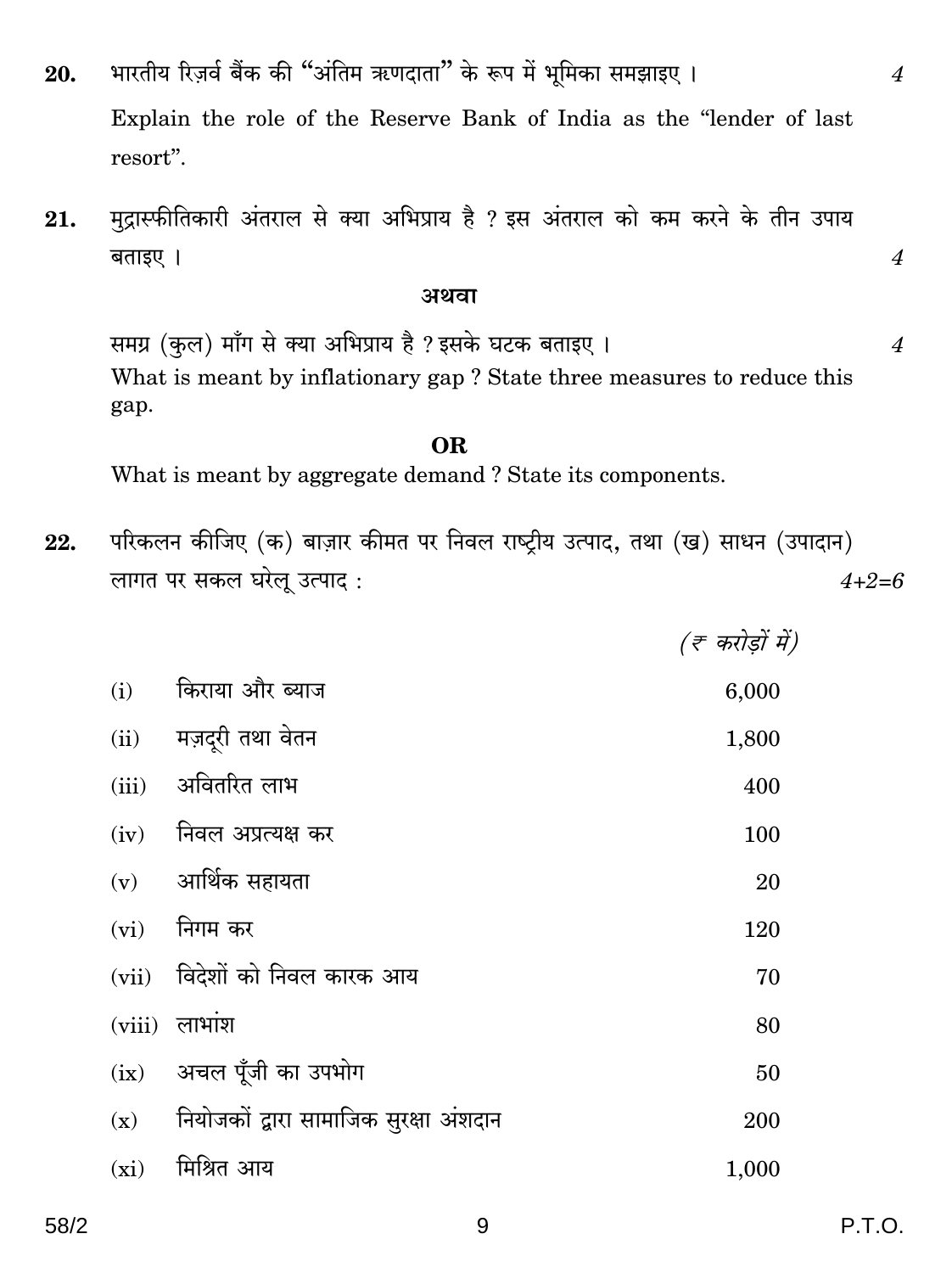Calculate (a) Net National Product at market price, and (b) Gross Domestic Product at factor cost :

|         |                                           | $(\bar{z}$ in crores) |
|---------|-------------------------------------------|-----------------------|
| (i)     | Rent and interest                         | 6,000                 |
| (ii)    | Wages and salaries                        | 1,800                 |
| (iii)   | Undistributed profit                      | 400                   |
| (iv)    | Net indirect taxes                        | 100                   |
| (v)     | Subsidies                                 | 20                    |
| (vi)    | Corporation tax                           | 120                   |
| (vii)   | Net factor income to abroad               | 70                    |
| (viii)  | Dividends                                 | 80                    |
| (ix)    | Consumption of fixed capital              | 50                    |
| (x)     | Social security contribution by employers | 200                   |
| $(x_i)$ | Mixed income                              | 1,000                 |

- $23.$  तिम्नलिखित के अर्थ समझाइए :  $6$ 
	- (क) राजस्व घाटा
	- (ख) राजकोषीय घाटा
	- $(\overline{\mathsf{q}})$  प्राथमिक घाटा

#### **AWdm**

सरकारी बजट के निम्नलिखित उद्देश्य समझाइए :  $\,6\,$ 

- (क) संसाधनों का आबंटन
- (ख) आय असमानताएँ कम करना

Explain the meaning of the following :

- (a) Revenue deficit
- (b) Fiscal deficit
- (c) Primary deficit

### **OR**

Explain the following objectives of government budget :

- (a) Allocation of resources
- (b) Reducing income inequalities